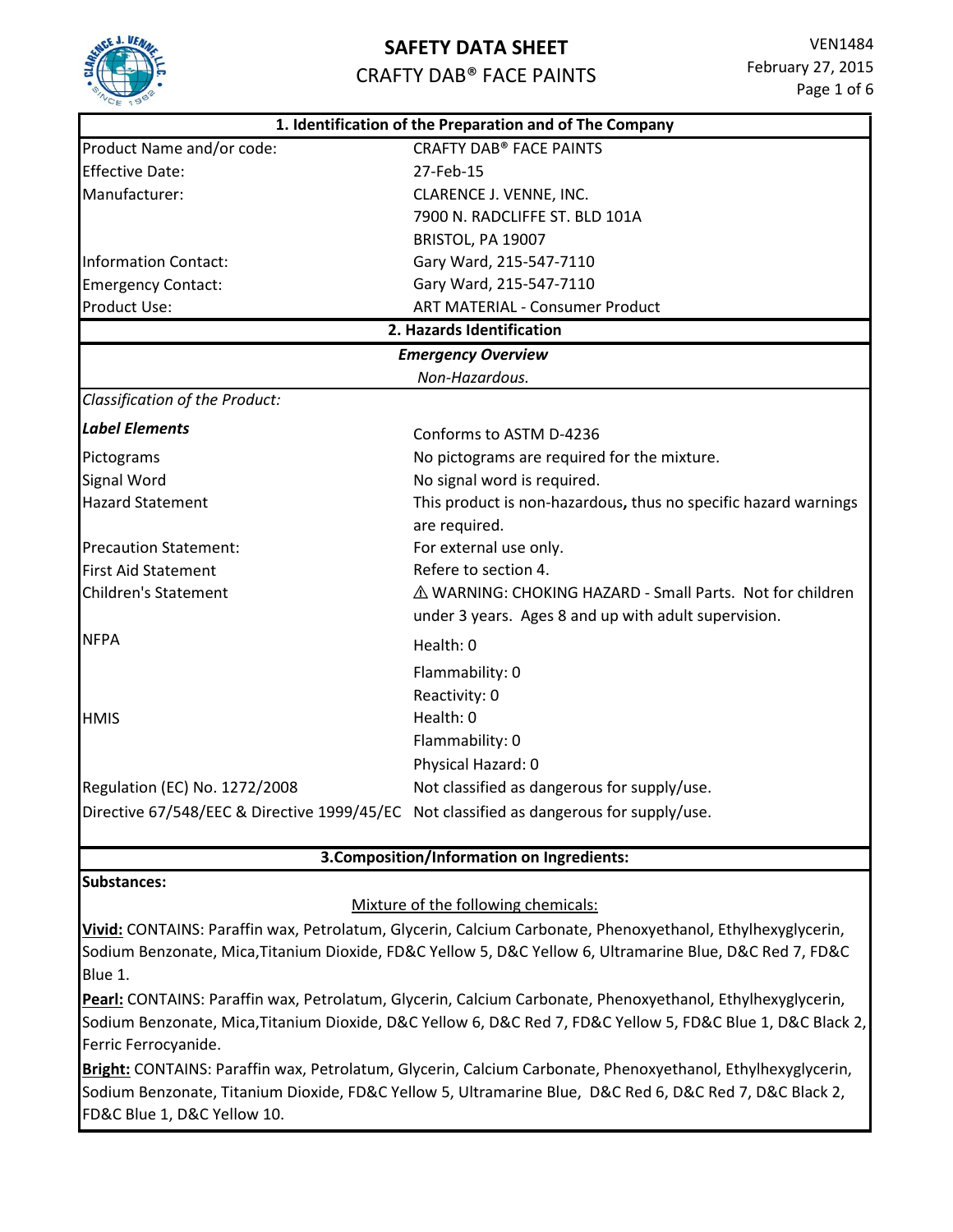

**Brilliant:** CONTAINS: Paraffin wax, Petrolatum, Glycerin, Calcium Carbonate, Phenoxyethanol, Ethylhexyglycerin, Sodium Benzoate, Titanium Dioxide, D&C Red 7, Ferric Ferrocyanide, Manganase Ammonium, Pyrophosphate, Acid Red 92, D&C Red 6, FD&C Yellow 5, FD&C, Blue 1, D&C Yellow 10.

### *Risk and Safety Phrases:*

Ingredients are marked according to CLP Regulation (CLP-Regulation (EC) No 1272/2008) and according to DSD (Dangerous Substances Directive (67/548/EEC)) and DPD (Dangerous Preparations Directive (1999/45/EC)) and no workplace-related occupational exposure limits are specified for any of the listed ingredients. These ingredients are regarded as trade secrets.

|                                           | 4. First Aid Measures                                              |
|-------------------------------------------|--------------------------------------------------------------------|
| Inhalation                                | If affected, remove to fresh air.                                  |
| <b>Skin Contact</b>                       | Discontinue use if rash or irritation occurs. Flush affected area  |
|                                           | with soap and plenty of water.                                     |
| <b>Eye Contact</b>                        | Carefully flush with water for 15 minutes. If irritation occurs,   |
|                                           | contact a physician.                                               |
| Ingestion                                 | Drink water or milk to dilute. Do not induce vomiting. Contact a   |
|                                           | physician.                                                         |
|                                           | <b>5. Firefighting Measures</b>                                    |
| <b>Extinguishing Media</b>                | Water, foam, carbon dioxide or dry chemical equipment.             |
| <b>Fire/Explosion Hazards</b>             | This product is not known to present any fire hazard.              |
| Flashpoint/Flammability                   | Not flammable                                                      |
|                                           | <b>6. Accidental Release Measures</b>                              |
| <b>Environmental precautions</b>          | None.                                                              |
| Methods and Materials for Containment and | Contain spill. Recover as much as possible. Absorb remainder       |
| Cleaning up                               | with an inert material. Place into closed container and store in a |
|                                           | safe location to await disposal. Wash the spill area with soap     |
|                                           | and water.                                                         |
|                                           | 7. Handling and Storage                                            |
| <b>Safe Handling</b>                      | Use under ventilated conditions. Avoid eye contact. Wash           |
|                                           | thoroughly after handling product. Always wash before eating,      |
|                                           | smoking or using toilet facilities. Keep container closed when     |
|                                           | not in use.                                                        |
|                                           | Avoid contact with fabrics, carpets and upholstery. To prevent     |
|                                           | melting do not leave in hot places.                                |
| Storage                                   | Store between 50-100 deg. F., ideally 70 deg. F.                   |
|                                           | 8. Exposure Controls/Personal Protection                           |
| Personal Protective Equipment             | Wear goggles where spills or splashing may occur. Wear water       |
|                                           | resistant impervious gloves if handling bulk amounts.              |
|                                           | None known.                                                        |
| <b>Exposure Limits</b>                    |                                                                    |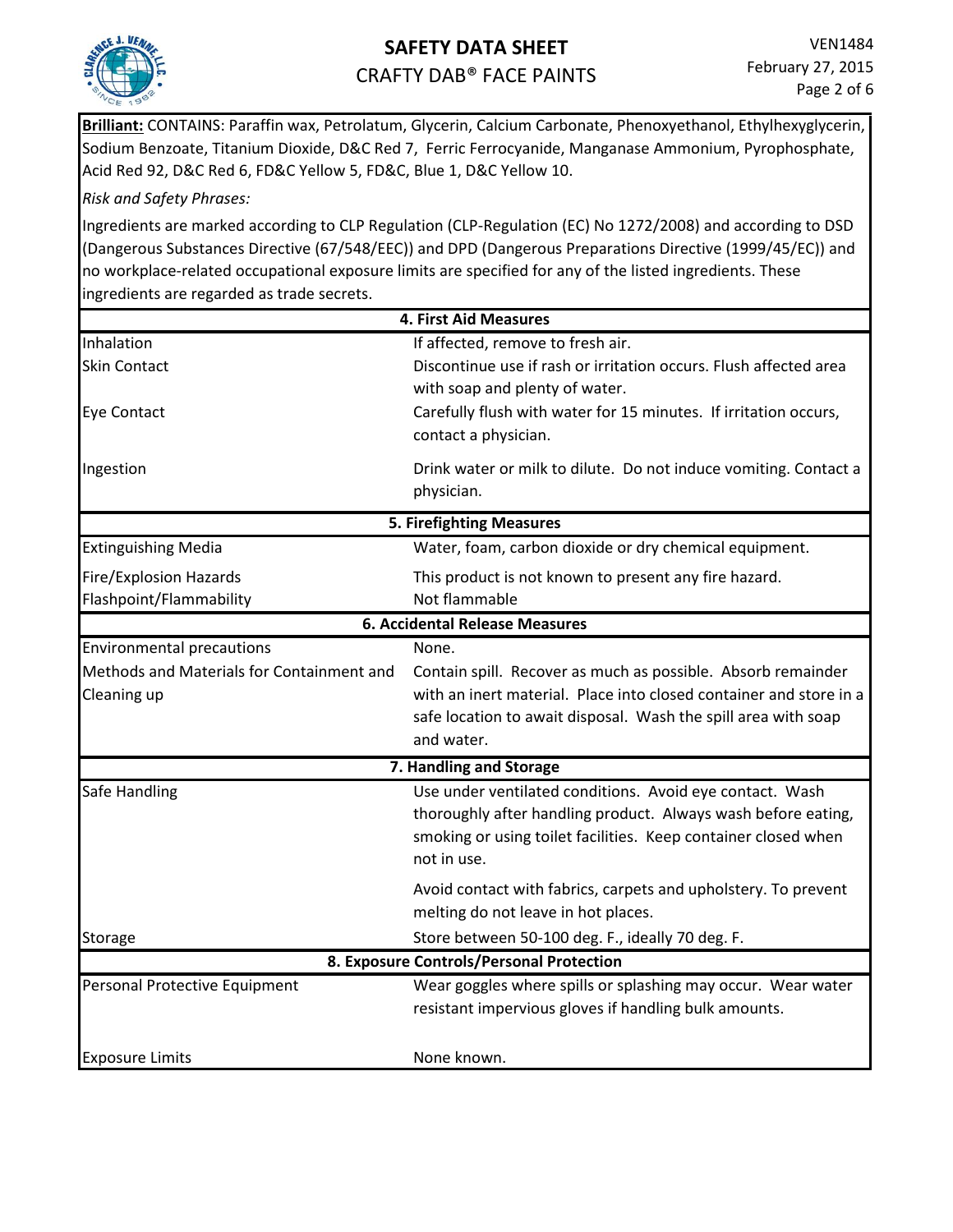

| CE 180                                  |                                                                                                                              |  |  |  |
|-----------------------------------------|------------------------------------------------------------------------------------------------------------------------------|--|--|--|
| <b>Respiratory and Ventilation</b>      | Wear approved NIOSH/MSHA respirator if exposure to mist or<br>vapor exceed applicable PEL/TLV limits. Use in accordance with |  |  |  |
|                                         | manufacturer's use limitations and OSHA STANDARD 1910-34.                                                                    |  |  |  |
|                                         | Local ventilation may be used to prevent routine inhalation.                                                                 |  |  |  |
|                                         |                                                                                                                              |  |  |  |
| <b>Skin Protection</b>                  | Discontinue use if rash or irritation occurs.                                                                                |  |  |  |
| <b>Eye Protection</b>                   | Wear goggles where spills or splashing may occur.                                                                            |  |  |  |
| 9. Physical and Chemical Properties     |                                                                                                                              |  |  |  |
| Appearance                              | Crayon - Jumbo, Push Up, Stackable                                                                                           |  |  |  |
| <b>Physical State</b>                   | Solid                                                                                                                        |  |  |  |
| Color                                   | Various (Please refer to section 16 for a full list)                                                                         |  |  |  |
| Odor                                    | Neutral                                                                                                                      |  |  |  |
| <b>Boiling Point</b>                    | Not applicable to this mixture.                                                                                              |  |  |  |
| <b>Freezing Point</b>                   | Not applicable to this mixture.                                                                                              |  |  |  |
| State (pH)                              | Not applicable to this mixture.                                                                                              |  |  |  |
| <b>Specific Gravity</b>                 | Not applicable to this mixture.                                                                                              |  |  |  |
| Viscosity                               | Not applicable to this mixture.                                                                                              |  |  |  |
| Flashpoint                              | Not applicable to this mixture.                                                                                              |  |  |  |
| Vapor Pressure                          | Not applicable to this mixture.                                                                                              |  |  |  |
| <b>Vapor Density</b>                    | Not applicable to this mixture.                                                                                              |  |  |  |
| Solubility in water                     | Not applicable to this mixture.                                                                                              |  |  |  |
|                                         | 10. Stability and Reactivity                                                                                                 |  |  |  |
| Reactivity:                             |                                                                                                                              |  |  |  |
|                                         | No dangerous reaction known under conditions of normal use.                                                                  |  |  |  |
| <b>Chemical Stability</b>               | Stable under recommended storage conditions.                                                                                 |  |  |  |
| <b>Conditions to Avoid</b>              | None                                                                                                                         |  |  |  |
| Incompatible materials                  | <b>None</b>                                                                                                                  |  |  |  |
| <b>Hazardous Decomposition Products</b> | No dangerous decomposition products known. Decomposition                                                                     |  |  |  |
|                                         | products depend on conditions.                                                                                               |  |  |  |
|                                         | 11. Toxicological Information                                                                                                |  |  |  |
| <b>Health Effects</b>                   | None known for the usual and ordinary uses of this product.                                                                  |  |  |  |
|                                         | For external use only.                                                                                                       |  |  |  |
| <b>Eye Effects</b>                      | Product may cause irritation if eye contact occurs.                                                                          |  |  |  |
| <b>Skin Effects</b>                     | Not likely                                                                                                                   |  |  |  |
| Sensitization                           | Not likely based on formulation.                                                                                             |  |  |  |
| Additional toxicological information:   | When used and handled according to specifications, the product                                                               |  |  |  |
|                                         | does not have any harmful effects according to past experience                                                               |  |  |  |
|                                         | and the information provided.                                                                                                |  |  |  |
|                                         | 12. Ecological Information                                                                                                   |  |  |  |
| Toxicity:                               | Not expected to be harmful to the environment.                                                                               |  |  |  |
| Aquatic toxicity                        | No information available.                                                                                                    |  |  |  |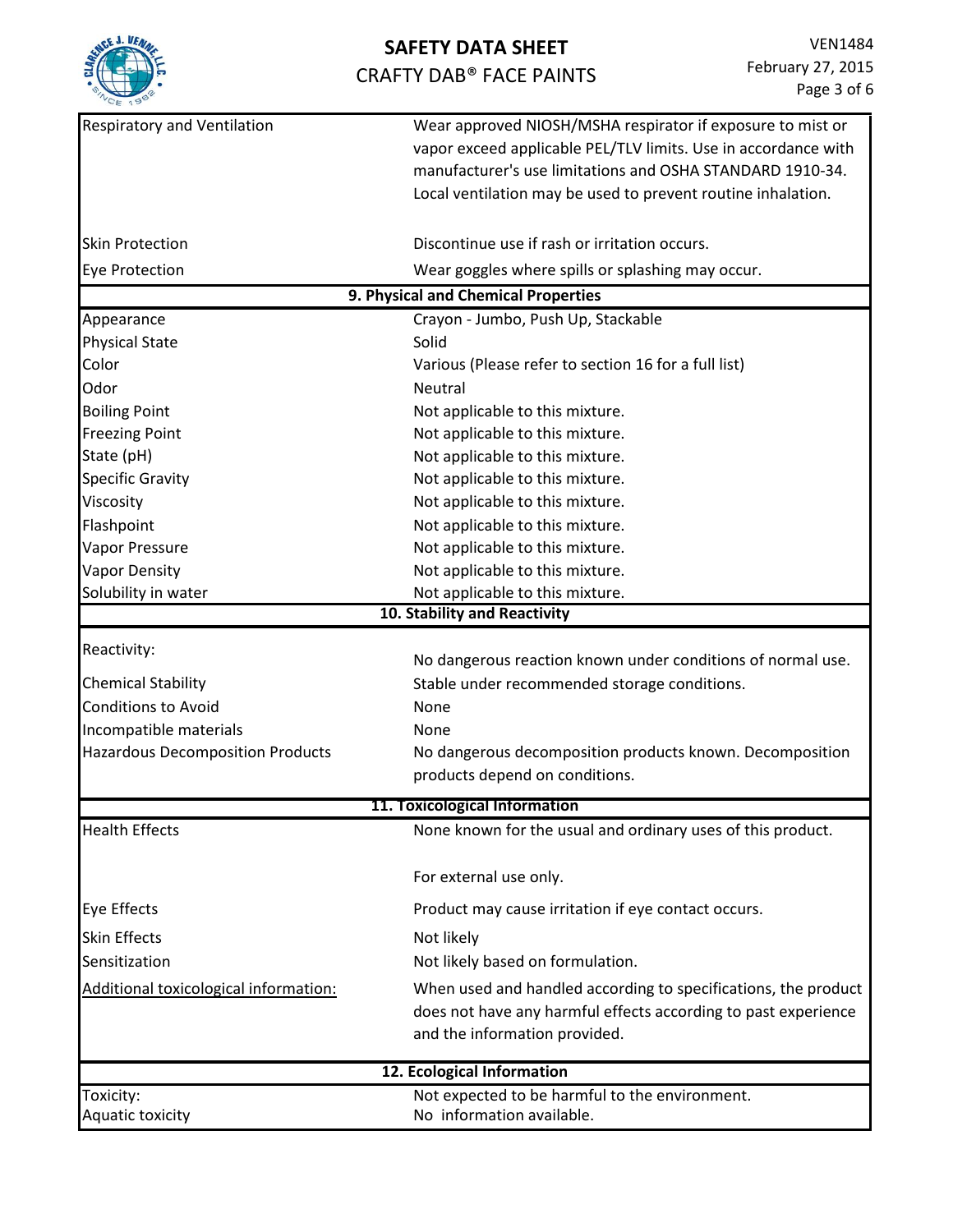

Bio accumulative potential example and No information available. Mobility in soil and the Mondo Mondo No information available. Additional ecological information No information available.

Persistence and degradability No information available. **13. Disposal Considerations**

Dispose of all waste material in accordance with all applicable federal, state and local regulations for the disposal of aqueous polymer wastes.

**DOT Non-Bulk This regulation does not apply to the non-bulk material.** Shipping Name **Not applicable to this mixture.** Technical Shipping Name Not applicable to this mixture. Hazard Class **Not applicable to this mixture.** UN Number Not applicable to this mixture. Packing Group **Not applicable to this mixture. IMDG** This regulation does not apply to the non-bulk material. Shipping Name **Not applicable to this mixture.** Technical Shipping Name Not applicable to this mixture. Hazard Class **Not applicable to this mixture.** UN Number **Not applicable to this mixture.** Packing Group **Not applicable to this mixture.** EmS Number **Not applicable to this mixture.** Marine Pollutant **Not applicable to this mixture. ICAO/IATA** This regulation does not apply to the non-bulk material. Shipping Name **Not applicable to this mixture.** Technical Shipping Name Not applicable to this mixture. Hazard Class **Not applicable to this mixture.** UN Number Not applicable to this mixture. Packing Group **Not applicable to this mixture.** Marine Pollutant **Not applicable to this mixture. 14. Transport Information**

*This information is not intended to convey all specific regulatory or operational requirements/information*  relating to this product. It is the responsibility of the transporting organization to follow all applicable laws, *regulations and rules relating to the transportation of the materials.* 

### **15. Regulatory Information**

| Safety, health and environmental regulations/legislation specific for the substance or mixture. |                                 |  |
|-------------------------------------------------------------------------------------------------|---------------------------------|--|
| SARA                                                                                            | Not applicable to this mixture. |  |
| Section 355 (extremely hazardous substances) Not applicable to this mixture.                    |                                 |  |
| Section 313 (Specific toxic chemical listing)                                                   | Not applicable to this mixture. |  |
| TSCA (Toxic Substance Control Act)                                                              | All ingredients are listed.     |  |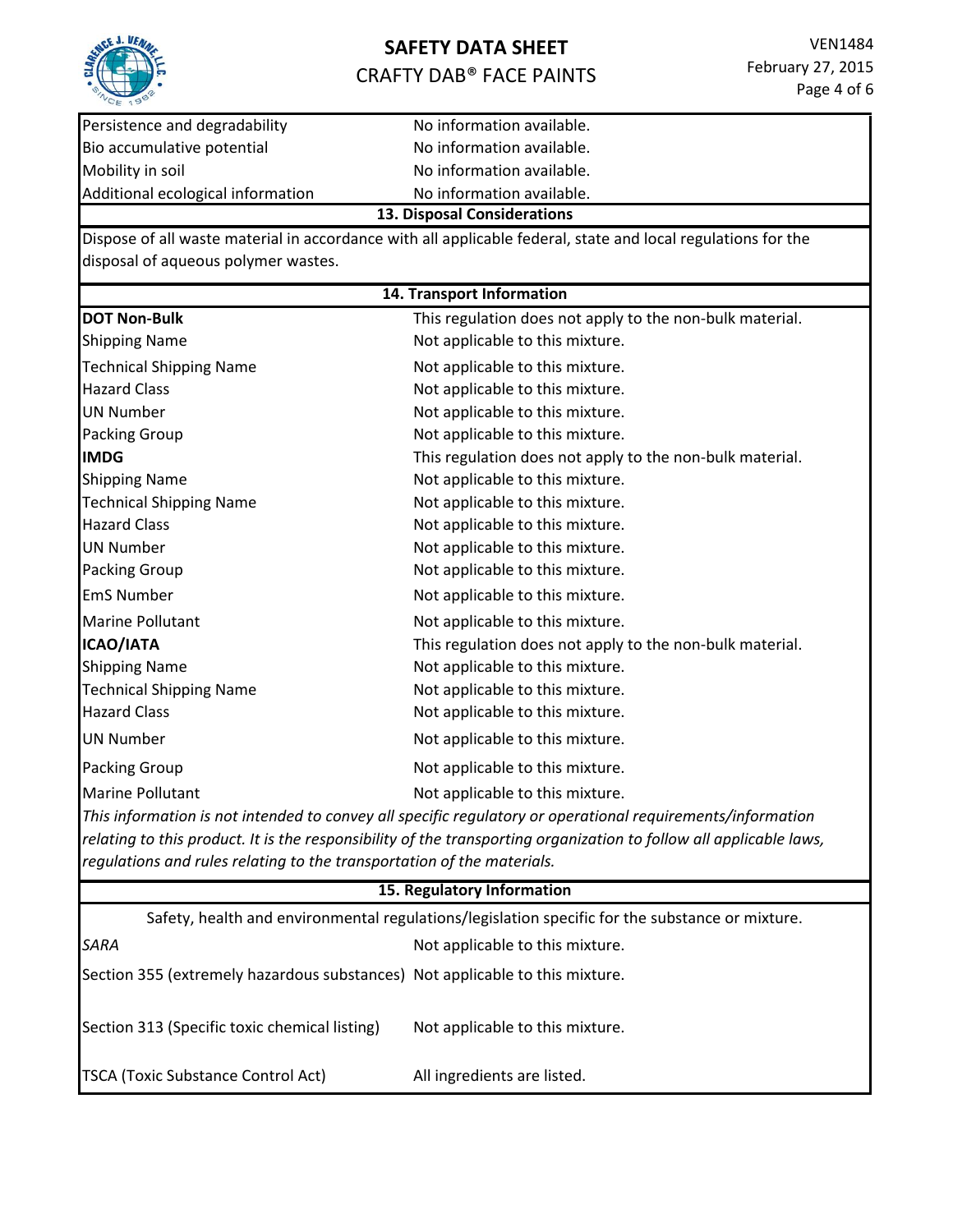

| Not applicable to this mixture.<br>Not applicable to this mixture.<br>Not applicable to this mixture.<br>Not applicable to this mixture.<br>Not applicable to this mixture. |
|-----------------------------------------------------------------------------------------------------------------------------------------------------------------------------|
|                                                                                                                                                                             |
|                                                                                                                                                                             |
|                                                                                                                                                                             |
|                                                                                                                                                                             |
|                                                                                                                                                                             |
|                                                                                                                                                                             |
|                                                                                                                                                                             |
| None of the ingredients are listed as of February 27, 2015.                                                                                                                 |
| None of the ingredients are listed as of February 27, 2015.                                                                                                                 |
| None of the ingredients are listed as of February 27, 2015.                                                                                                                 |
| None of the ingredients are listed as of February 27, 2015.                                                                                                                 |
| FORMULATION AND INFORMATION PROVIDED, AS OF FEBRUARY 27, 2015).                                                                                                             |
| require a warning under the statue. (THIS REVIEW IS BASED ON THE                                                                                                            |
| substances known to the State of California to cause cancer,<br>birth defects or other reproductive harm, at levels which would                                             |
| As of February 27, 2015, this product contains no listed                                                                                                                    |

| <b>Product Description</b> |                                                                                            |  |
|----------------------------|--------------------------------------------------------------------------------------------|--|
|                            | <b>Product No. Product Name: Colors</b>                                                    |  |
|                            | 80032 Jumbo Crayons- Bright: Red, Yellow, Blue, White, Green, Black                        |  |
| 80033                      | Jumbo Crayons- Pearl: Pearl Red, Pearl Orange, Black, White,<br>Pearl Green, Pearl Purple  |  |
| 80030                      | Jumbo Crayons-Vivid: Yellow, Blue, White, Pearl Orange, Pearl<br>Red, Pearl Green          |  |
| 80034                      | Jumbo Crayons - Brilliant: Purple, Magenta, Pink, Orange, Aqua,<br>Lime                    |  |
|                            | 80042 Push Up Crayon- Bright: Red, Yellow, Blue, White, Green, Black                       |  |
| 80041                      | Push Up Crayon- Pearl: Pearl Red, Pearl Orange, Black, White,<br>Pearl Green, Pearl Purple |  |
| 80040                      | Push Up Crayon- Vivid: Yellow, Blue, White, Pearl Orange, Pearl<br>Red, Pearl Green        |  |